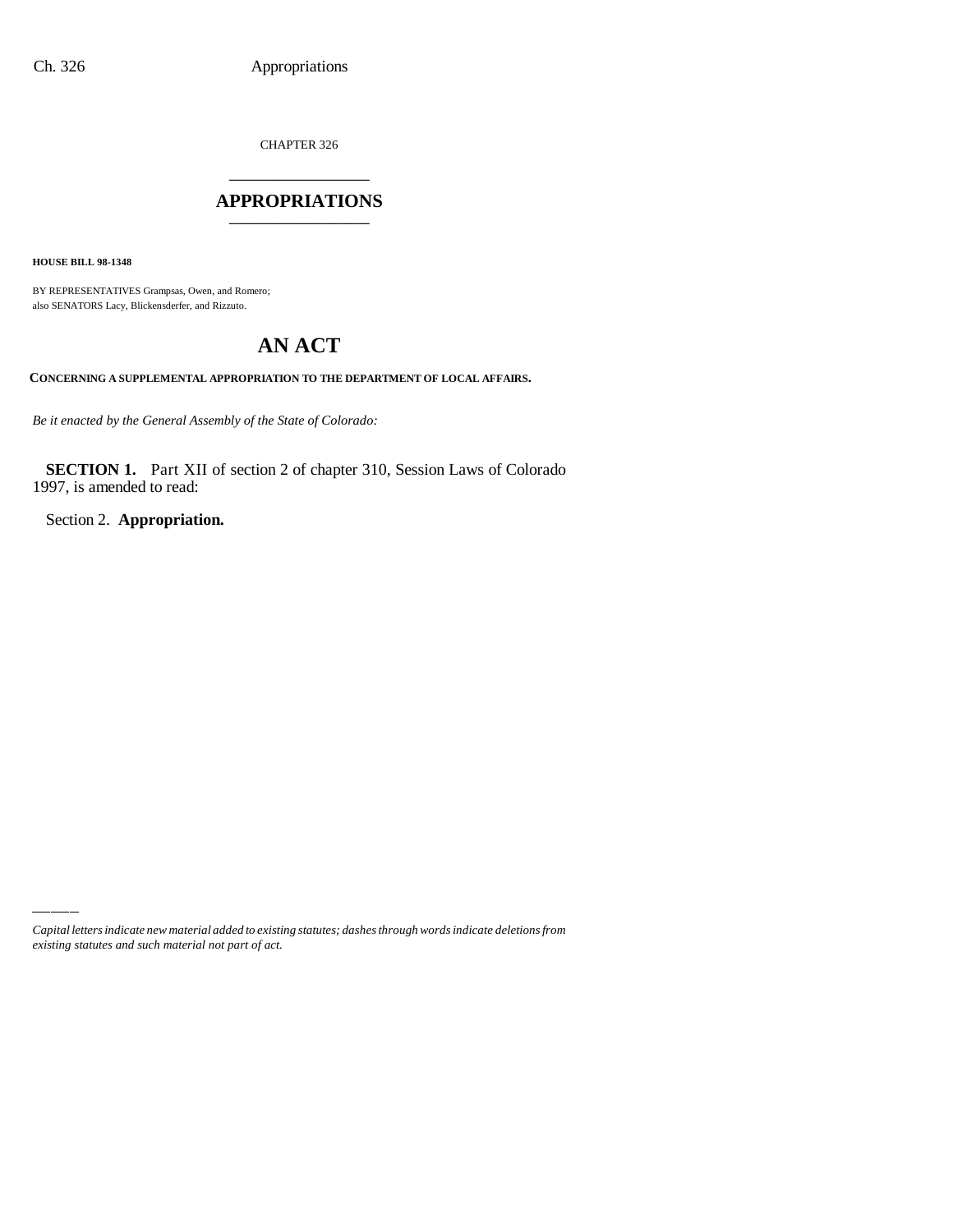|                           |                   |              | APPROPRIATION FROM          |                |                       |                         |                |  |
|---------------------------|-------------------|--------------|-----------------------------|----------------|-----------------------|-------------------------|----------------|--|
|                           |                   |              |                             | <b>GENERAL</b> |                       | <b>CASH</b>             |                |  |
|                           | <b>ITEM &amp;</b> |              | <b>GENERAL</b>              | <b>FUND</b>    | <b>CASH</b>           | <b>FUNDS</b>            | <b>FEDERAL</b> |  |
|                           | <b>SUBTOTAL</b>   | <b>TOTAL</b> | <b>FUND</b>                 | <b>EXEMPT</b>  | <b>FUNDS</b>          | <b>EXEMPT</b>           | <b>FUNDS</b>   |  |
|                           | \$                | \$           | \$                          | \$             | \$                    | \$                      | \$             |  |
|                           |                   |              |                             |                |                       |                         |                |  |
|                           |                   |              | <b>PART XII</b>             |                |                       |                         |                |  |
|                           |                   |              | DEPARTMENT OF LOCAL AFFAIRS |                |                       |                         |                |  |
| (1) EXECUTIVE DIRECTOR'S  |                   |              |                             |                |                       |                         |                |  |
| <b>OFFICE</b>             |                   |              |                             |                |                       |                         |                |  |
| (A) Administration        |                   |              |                             |                |                       |                         |                |  |
| <b>Personal Services</b>  | 845,013           |              | 505,749                     |                |                       | 339,264(T) <sup>a</sup> |                |  |
|                           |                   |              | $(8.0$ FTE)                 |                |                       | $(6.0$ FTE)             |                |  |
| Health, Life, and Dental  | 448,653           |              | 249,078                     |                | 8,031h                | 27,774                  | 163,770        |  |
|                           | 446,214           |              |                             |                |                       | 25,335 °                |                |  |
| Short-term Disability     | 14,870            |              | 13,092                      |                | 449 $b$               | 1,329                   |                |  |
|                           | 14,768            |              |                             |                |                       | $1,227$ $\circ$         |                |  |
| Salary Survey and         |                   |              |                             |                |                       |                         |                |  |
| Anniversary Increases     | 252,699           |              | 167,106                     |                | $10,245$ <sup>b</sup> | 6,539                   | 68,809         |  |
|                           | 251,643           |              |                             |                |                       | 5,483 c                 |                |  |
| <b>Operating Expenses</b> | 510,779           |              | 385,809                     |                | 356 <sup>b</sup>      | $28,828$ <sup>d</sup>   | 95,786         |  |
|                           | 507,170           |              | 389,418                     |                |                       | $21,610$ <sup>d</sup>   |                |  |
| Legal Services for 2,535  |                   |              |                             |                |                       |                         |                |  |
| hours                     | 121,680           |              | 97,343                      |                | 1,000 <sup>b</sup>    | $20,192$ <sup>c</sup>   | 3,145          |  |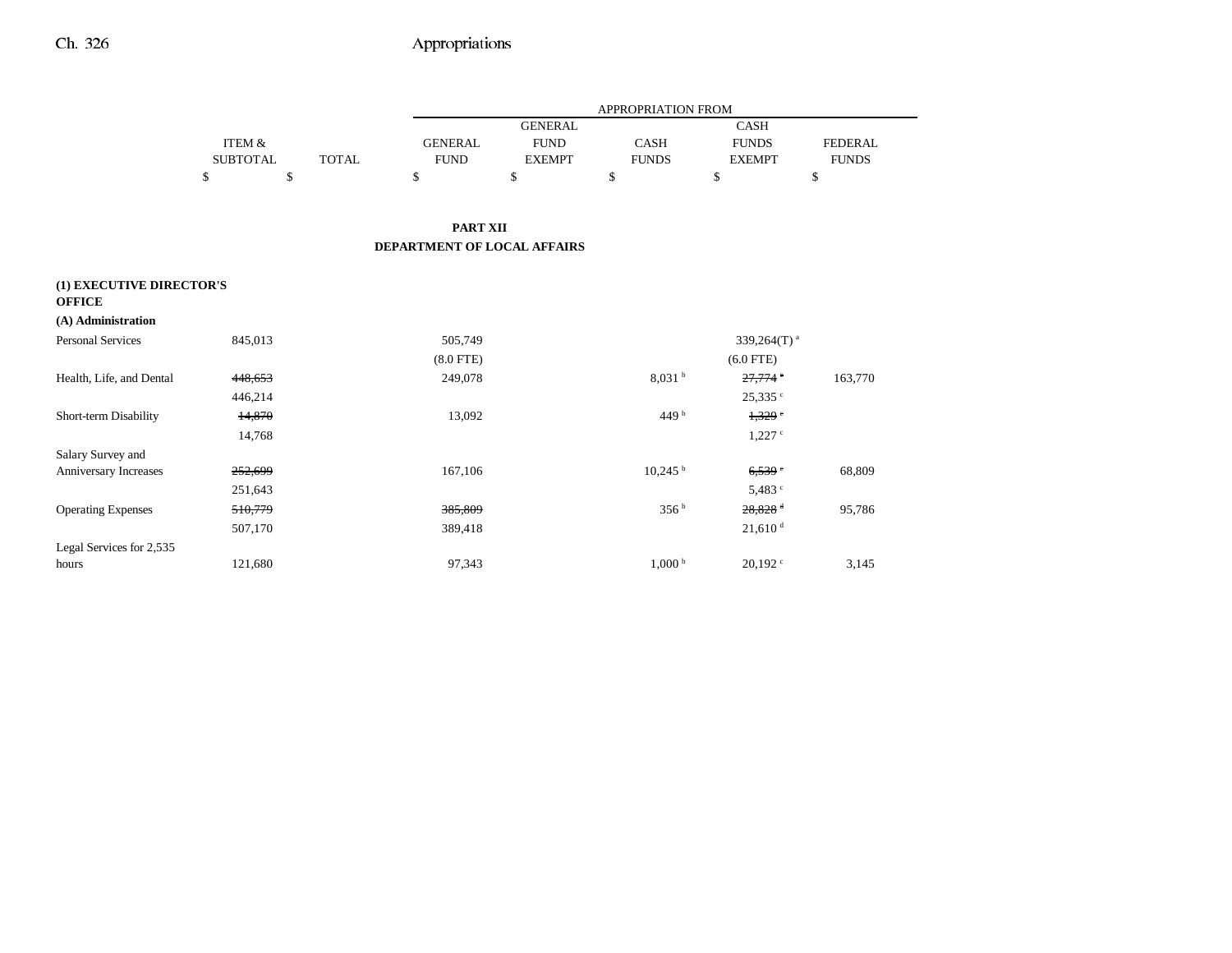| Purchase of Services from       |                    |         |                      |                         |        |
|---------------------------------|--------------------|---------|----------------------|-------------------------|--------|
| <b>Computer Center</b>          | 5,918              | 5,583   |                      | 335c                    |        |
| Payment to Risk                 |                    |         |                      |                         |        |
| Management and Property         |                    |         |                      |                         |        |
| Funds                           | 150,618            | 136,914 |                      | $13,704$ $\degree$      |        |
| <b>Vehicle Lease Payments</b>   | 115,732            | 115,732 |                      |                         |        |
| <b>ADP</b> Capital Outlay       | 103,118            | 58,354  | 1,814 <sup>b</sup>   | $7,024$ $\degree$       | 35,926 |
| <b>Leased Space</b>             | 25,460             | 23,745  |                      | $1,715(T)$ <sup>e</sup> |        |
| Capitol Complex Leased          |                    |         |                      |                         |        |
| Space                           | 309,843            | 275,435 | $2,580$ <sup>f</sup> | $6,570(T)$ $\rm{s}$     | 25,258 |
|                                 | 303,202            |         |                      |                         | 18,617 |
| <b>Moffat Tunnel</b>            |                    |         |                      |                         |        |
| <b>Improvement District</b>     | 81,882             |         | 81,882h              |                         |        |
| <b>Indirect Cost Assessment</b> | <del>339,264</del> |         | 20,107 <sup>T</sup>  | 319,157                 |        |
|                                 | 329,593            |         |                      | 309,486                 |        |
|                                 | 3,325,529          |         |                      |                         |        |
|                                 | 3,302,011          |         |                      |                         |        |

<sup>a</sup> This amount shall be from indirect cost recoveries.

<sup>b</sup> These amounts shall be from various sources of cash funds.

c These amounts shall be from various sources of cash funds exempt.

<sup>d</sup> Of this amount, \$17,207(T) shall be from state agency user charges for the Automated Mapping System,  $\frac{67,218}{7,218}$  shall be from the State Lottery Fund, \$3,838(T) shall be from Limited Gaming Funds appropriated in the Department of Revenue, and \$565 shall be from the Local Government Severance Tax Fund.

e Of this amount, \$1,143 shall be from the Local Government Severance Tax Fund, and \$572 shall be from the Local Government Mineral Impact Fund.

f Of this amount, \$860 shall be from the Nonresidential Structure Regulation Fund, and \$1,720 shall be from the Local Utility Management Assistance Fund.

g Of this amount, \$3,807 shall be from the Local Government Severance Tax Fund, \$1,903 shall be from the Local Government Mineral Impact Fund, and \$860 shall be from Limited Gaming Funds appropriated in the Department of Revenue.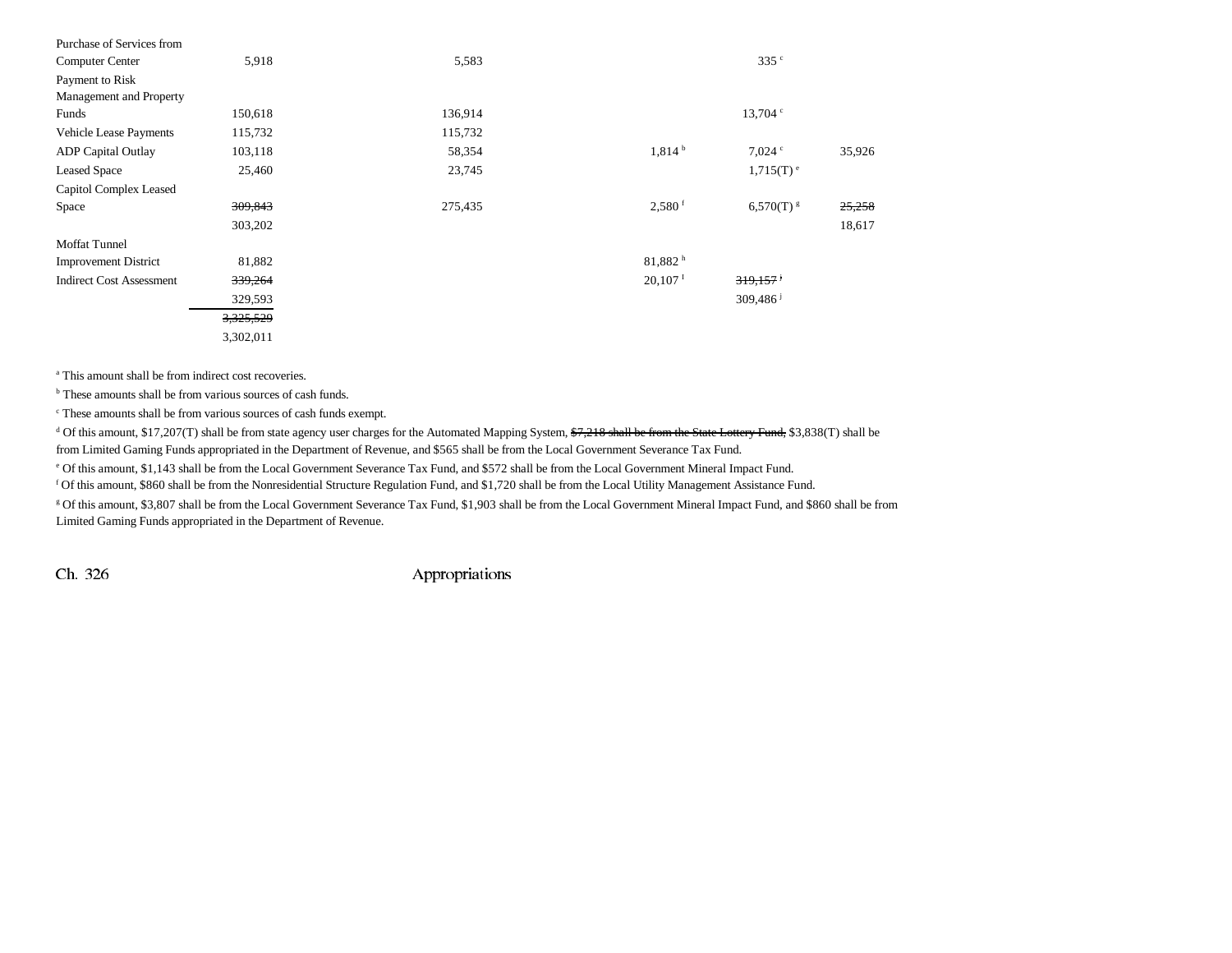|                 |              | APPROPRIATION FROM |               |              |               |              |  |  |
|-----------------|--------------|--------------------|---------------|--------------|---------------|--------------|--|--|
|                 |              |                    | GENERAL       |              | CASH          |              |  |  |
| ITEM &          |              | <b>GENERAL</b>     | <b>FUND</b>   | CASH         | <b>FUNDS</b>  | FEDERAL      |  |  |
| <b>SUBTOTAL</b> | <b>TOTAL</b> | FUND               | <b>EXEMPT</b> | <b>FUNDS</b> | <b>EXEMPT</b> | <b>FUNDS</b> |  |  |
|                 |              |                    |               |              |               |              |  |  |

<sup>h</sup> This amount shall be from the Moffat Tunnel Cash Fund.

I Of this amount, \$12,174 shall be from Local Utility Management Assistance funds and \$7,933 shall be from the Nonresidential Structure Regulation Fund. j Of this amount, \$132,034(T) shall be from the Office of Emergency Management, \$36,113(T) shall be from the Local Government Severance Tax Fund, \$56,059(T) shall be from the HUD Programs, \$19,533(T) shall be from the Community Services Block Grant, \$36,222(T) shall be from the Community Development Block Grant, \$18,057(T) shall be from the Local Government Mineral Impact Fund, \$9,671 shall be from the State Lottery Fund, \$7,898(T) shall be from Limited Gaming Funds appropriated in the Department of Revenue, and \$3,570(T) shall be from the Department of Education.

#### **(B) Youth Crime Prevention and Positive Intervention Programs**

| Build A Generation      |           |           |
|-------------------------|-----------|-----------|
| Program Grants          | 429,000   |           |
| Prevention/Intervention |           |           |
| Grants <sup>128</sup>   | 7,871,000 |           |
|                         | 8.300,000 | 8,300,000 |

11,625,529 11,602,011

**(2) PROPERTY TAXATION**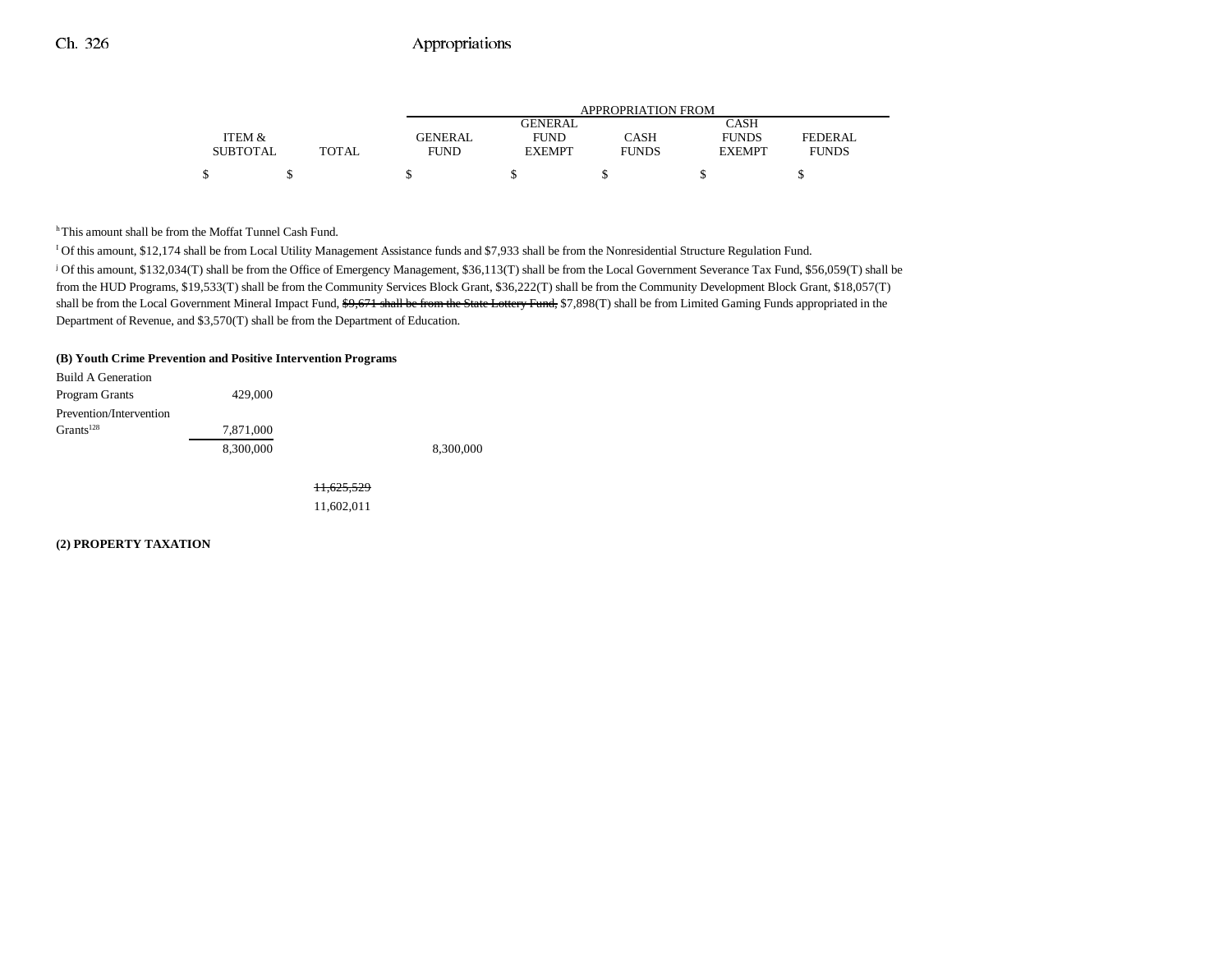| <b>Board of Assessment</b>   |              |           |              |                     |              |
|------------------------------|--------------|-----------|--------------|---------------------|--------------|
| Appeals                      | 632,349      |           |              |                     |              |
|                              | $(16.0$ FTE) |           |              |                     |              |
| Property Taxation            | 2,176,683    |           |              |                     |              |
|                              | $(42.0$ FTE) |           |              |                     |              |
| Property Tax Advisory        |              |           |              |                     |              |
| Committee                    | 2,423        |           |              |                     |              |
| State Board of               |              |           |              |                     |              |
| Equalization                 | 16,091       |           |              |                     |              |
|                              |              | 2,827,546 | 2,827,546    |                     |              |
| (3) COMMUNITY DEVELOPMENT    |              |           |              |                     |              |
| (A) Division of Housing      |              |           |              |                     |              |
| <b>Personal Services</b>     | 853,292      |           | 853,292      |                     |              |
|                              |              |           | $(15.0$ FTE) |                     |              |
| Factory Built Commercial     |              |           |              |                     |              |
| <b>Buildings Inspections</b> | 75,669       |           |              | 75,669 <sup>a</sup> |              |
|                              |              |           |              | $(1.0$ FTE)         |              |
| HUD Programs - Personal      |              |           |              |                     |              |
| Services                     | 458,000      |           |              |                     | 458,000      |
|                              |              |           |              |                     | $(10.0$ FTE) |
| Housing Rehabilitation       |              |           |              |                     |              |
| and Construction Grants      | 600,000      |           | 600,000      |                     |              |
| Section 8 Grants             | 2,800,000    |           |              |                     | 2,800,000    |
| Housing Assistance           |              |           |              |                     |              |
| Voucher Program              | 2,850,000    |           |              |                     | 2,850,000    |
|                              |              |           |              |                     |              |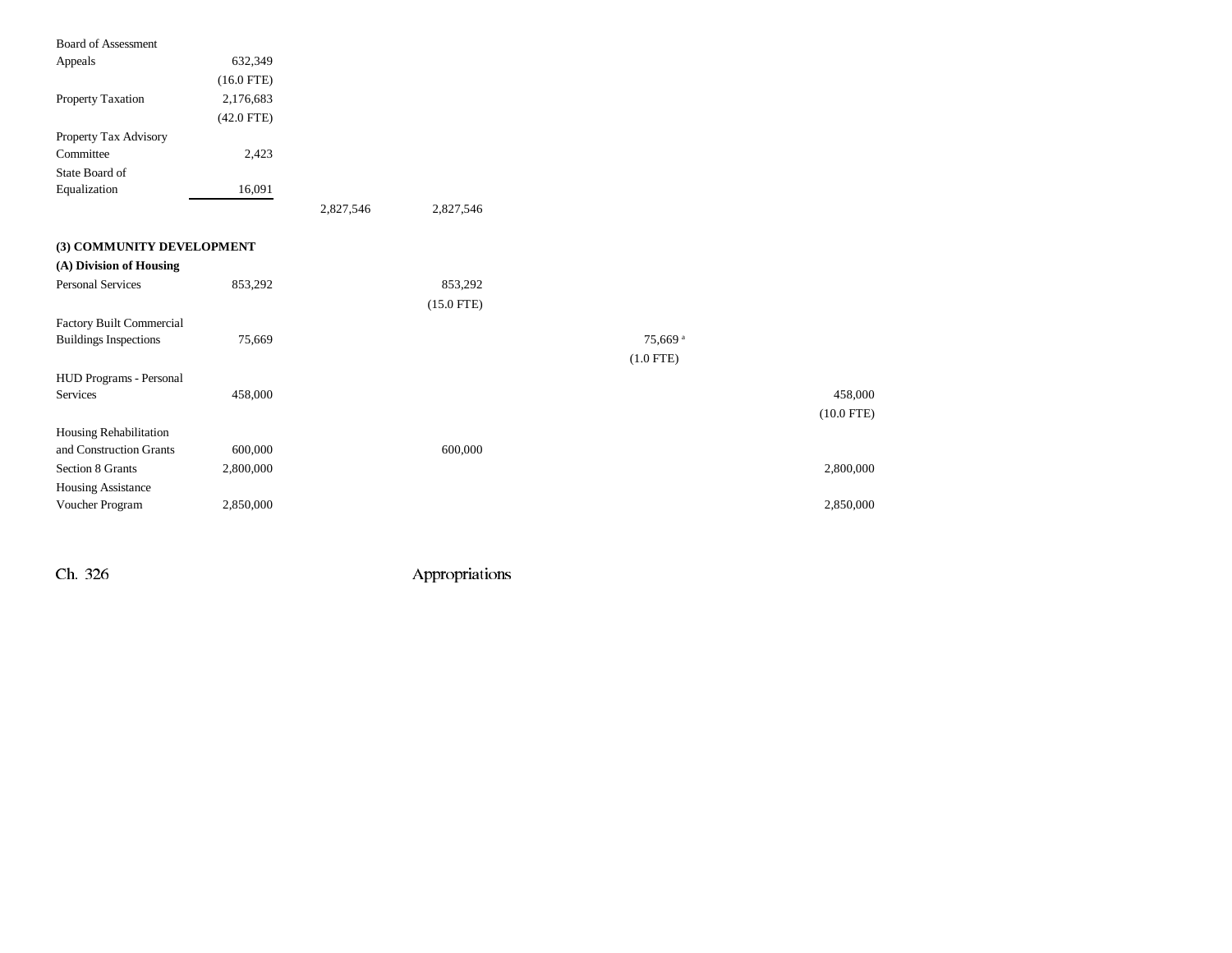|                               |                           |              |                               | APPROPRIATION FROM                             |                             |                                              |                                |
|-------------------------------|---------------------------|--------------|-------------------------------|------------------------------------------------|-----------------------------|----------------------------------------------|--------------------------------|
|                               | ITEM &<br><b>SUBTOTAL</b> | <b>TOTAL</b> | <b>GENERAL</b><br><b>FUND</b> | <b>GENERAL</b><br><b>FUND</b><br><b>EXEMPT</b> | <b>CASH</b><br><b>FUNDS</b> | <b>CASH</b><br><b>FUNDS</b><br><b>EXEMPT</b> | <b>FEDERAL</b><br><b>FUNDS</b> |
|                               | \$                        | \$           | \$                            | \$                                             | \$                          | \$                                           | \$                             |
|                               |                           |              |                               |                                                |                             |                                              |                                |
| <b>Emergency Shelter</b>      |                           |              |                               |                                                |                             |                                              |                                |
| Program                       | 673,000                   |              |                               |                                                |                             |                                              | 673,000                        |
| <b>HUD Housing Assistance</b> | 3,213,473                 |              |                               |                                                |                             |                                              | 3,213,473                      |
| <b>Housing Seminars</b>       | 30,000                    |              |                               |                                                | 30,000 $^{\rm b}$           |                                              |                                |
|                               | 11,553,434                |              |                               |                                                |                             |                                              |                                |
|                               |                           |              |                               |                                                |                             |                                              |                                |
|                               |                           |              |                               |                                                |                             |                                              |                                |

<sup>a</sup> This amount shall be from the Nonresidential Structure Regulation Fund pursuant to Section 24-32-1905, C.R.S.

<sup>b</sup> This amount shall be from user fees.

#### **(B) Division of Local Government**

| Personal Services               | 1,198,329 | 1,121,402    | $15,703$ <sup>a</sup> | $61,224(T)^{b}$     |
|---------------------------------|-----------|--------------|-----------------------|---------------------|
|                                 |           | 1,178,626    |                       | 4,000(T) $^{\rm b}$ |
|                                 |           | $(18.8$ FTE) | $(0.4$ FTE)           | $(+.0$ FTE $)$      |
|                                 |           | $(19.8$ FTE) |                       |                     |
| <b>Local Utility Management</b> |           |              |                       |                     |
| Assistance                      | 91,994    |              | 91.994 $\degree$      |                     |
|                                 |           |              | $(2.0$ FTE)           |                     |
| <b>Local Government</b>         |           |              |                       |                     |
| <b>Training Seminars</b>        | 40,000    |              | 40,000 $^{\rm d}$     |                     |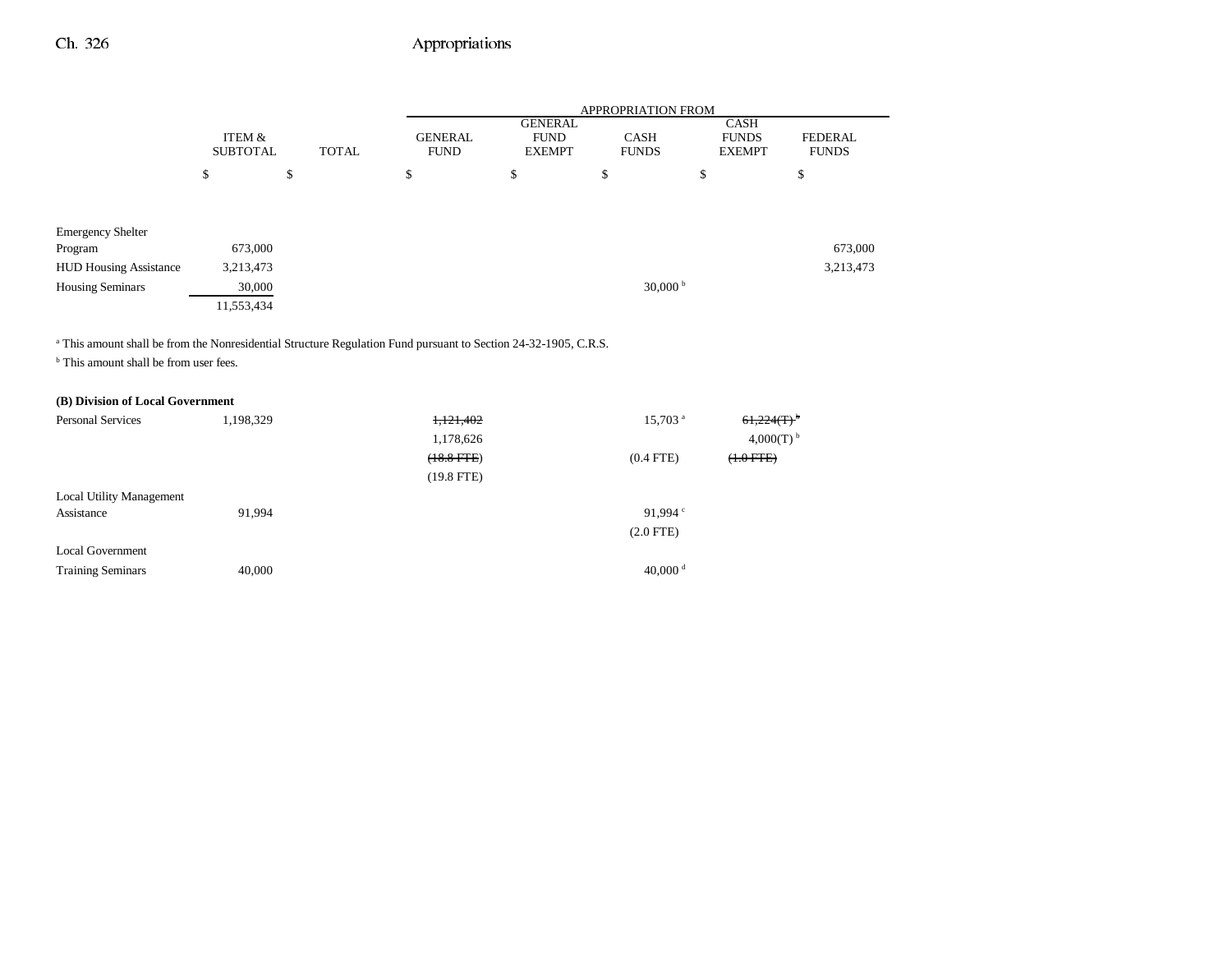| <b>Bond Allocation</b>            |           |       |             |
|-----------------------------------|-----------|-------|-------------|
| Committee                         | 2,850     | 2,850 |             |
| <b>Nonrated Public Securities</b> | 15,000    |       | 15,000 e    |
|                                   |           |       | $(0.5$ FTE) |
|                                   | 1,348,173 |       |             |

<sup>a</sup> This amount shall be from user charges for the Automated Mapping System.

<sup>b</sup> Of this amount, \$4,000 THIS AMOUNT shall be from state agency user charges for the Automated Mapping System, and \$57,224 shall be from the State Lottery Fund. SYSTEM.

c This amount shall be from the Colorado Water Resources and Power Development Authority pursuant to Section 37-95-107.6, C.R.S.

d This amount shall be from fees paid by seminar participants.

e This amount shall be from the Nonrated Public Securities Cash Fund pursuant to Section 11-58-106(5), C.R.S.

| (C) Conservation Trust<br>Fund                                | 33,400,000                                                                                             | 33,400,000 <sup>a</sup>      |
|---------------------------------------------------------------|--------------------------------------------------------------------------------------------------------|------------------------------|
|                                                               | $\alpha$ This amount shall be from the State Lottery Fund pursuant to Section 24-35-210(4)(b), C.R.S.  |                              |
| (D) Contiguous County<br><b>Limited Gaming Impact</b><br>Fund | 3.200.174                                                                                              | 3,200,174 $(T)$ <sup>a</sup> |
|                                                               | <sup>a</sup> This amount shall be from Limited Gaming Funds appropriated in the Department of Revenue. |                              |

**(E) Community Partnership Office**

(1) Americorp Community Service Program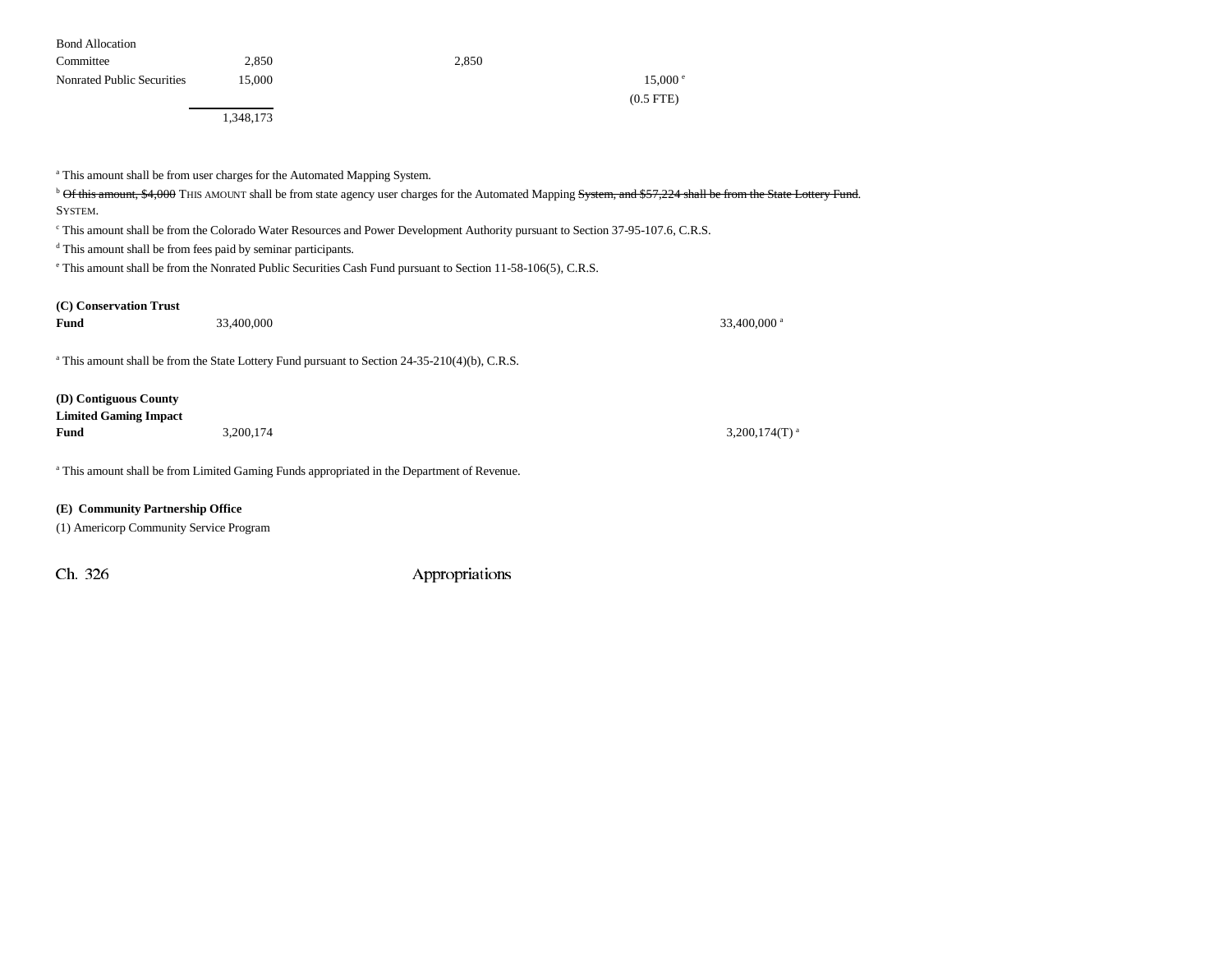|                                        |                           |              |                               |                                                | APPROPRIATION FROM   |                                       |                                |
|----------------------------------------|---------------------------|--------------|-------------------------------|------------------------------------------------|----------------------|---------------------------------------|--------------------------------|
|                                        | ITEM &<br><b>SUBTOTAL</b> | <b>TOTAL</b> | <b>GENERAL</b><br><b>FUND</b> | <b>GENERAL</b><br><b>FUND</b><br><b>EXEMPT</b> | CASH<br><b>FUNDS</b> | CASH<br><b>FUNDS</b><br><b>EXEMPT</b> | <b>FEDERAL</b><br><b>FUNDS</b> |
|                                        | \$                        | $\mathbb{S}$ | \$                            | \$                                             | \$                   | \$                                    | $\mathbb{S}$                   |
|                                        |                           |              |                               |                                                |                      |                                       |                                |
| Personal Services                      | 329,813                   |              |                               |                                                |                      |                                       |                                |
|                                        | $(3.0$ FTE)               |              |                               |                                                |                      |                                       |                                |
| Service Programs                       | 1,633,655                 |              |                               |                                                |                      |                                       |                                |
|                                        | 1,963,468                 |              |                               |                                                |                      |                                       | 1,963,468                      |
| (2) U.S. Department of Education Grant |                           |              |                               |                                                |                      |                                       |                                |
| Personal Services                      | 71,550                    |              |                               |                                                |                      |                                       |                                |
|                                        | $(1.0$ FTE)               |              |                               |                                                |                      |                                       |                                |
| Service Programs                       | 1,678,293                 |              |                               |                                                |                      |                                       |                                |
|                                        | $(3.0$ FTE)               |              |                               |                                                |                      |                                       |                                |
|                                        | 1,749,843                 |              |                               |                                                |                      |                                       | 1,749,843                      |
| (3) U.S. Department of Justice Grant   |                           |              |                               |                                                |                      |                                       |                                |
| Program Costs                          | 75,000                    |              |                               |                                                |                      |                                       | 75,000                         |
|                                        | $(1.0$ FTE)               |              |                               |                                                |                      |                                       |                                |
|                                        |                           |              |                               |                                                |                      |                                       |                                |
|                                        |                           |              |                               |                                                |                      |                                       |                                |

53,290,092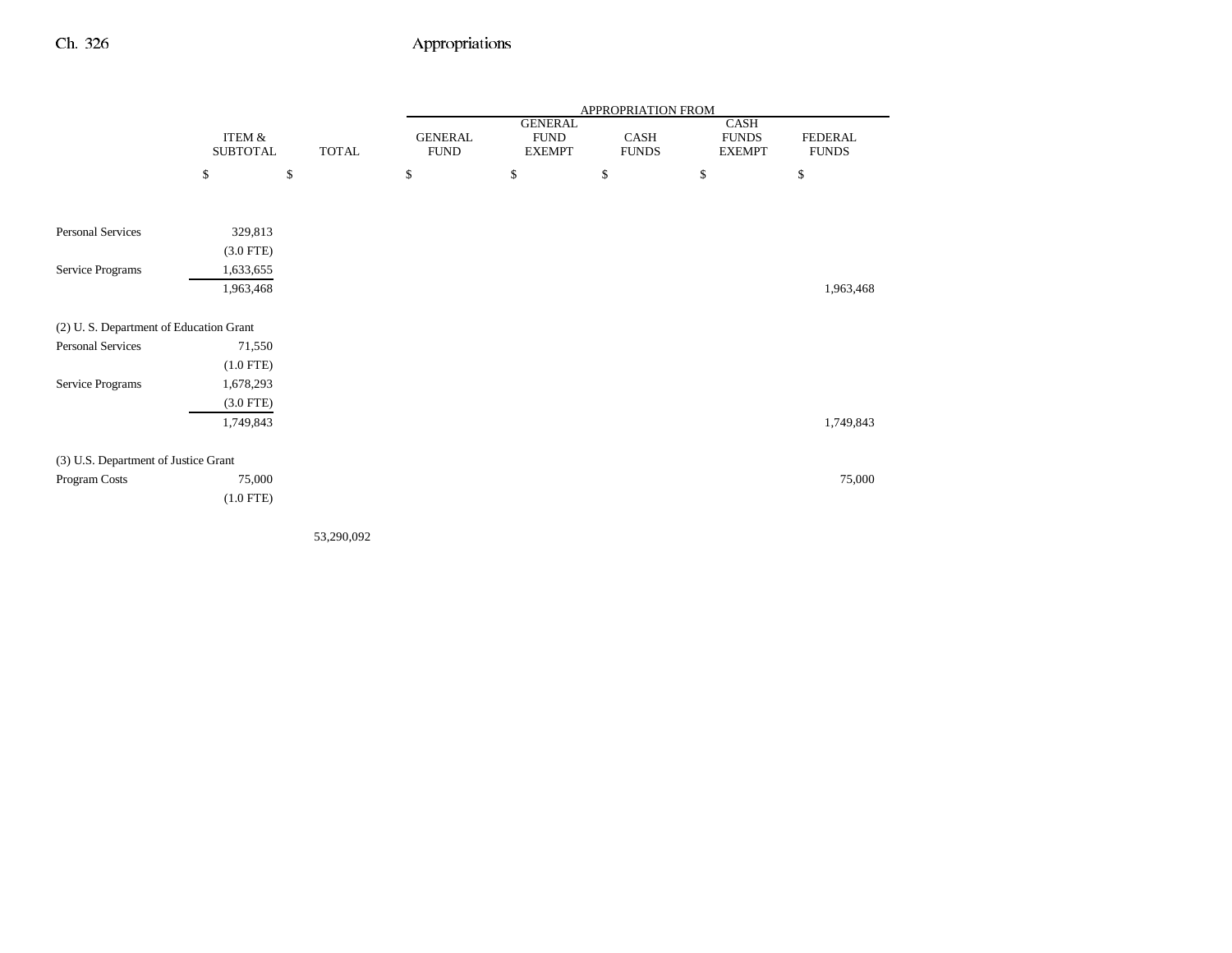| (4) ECONOMIC DEVELOPMENT<br>(A) Community Development<br>(1) Field Services Program<br>Costs | 2,032,111  | 1,001,006                                                                                                                                                               |                         | 453,581 $(T)$ <sup>a</sup> | 577,524                   |
|----------------------------------------------------------------------------------------------|------------|-------------------------------------------------------------------------------------------------------------------------------------------------------------------------|-------------------------|----------------------------|---------------------------|
|                                                                                              |            | $(12.5$ FTE)                                                                                                                                                            |                         | $(7.0$ FTE)                | $(8.7$ FTE)               |
| be from Limited Gaming Funds in the Department of Revenue.                                   |            | a Of this amount, \$268,300 shall be from the Local Government Severance Tax Fund, \$134,150 shall be from the Local Government Mineral Impact Fund, and \$51,131 shall |                         |                            |                           |
| (2) Office of Emergency Management                                                           |            |                                                                                                                                                                         |                         |                            |                           |
| Program Costs                                                                                | 5,770,990  |                                                                                                                                                                         | $10,000$ <sup>a</sup>   | 50,000 $^{\rm b}$          | 5,710,990<br>$(18.5$ FTE) |
| <sup>a</sup> This amount shall be from local government emergency training programs.         |            |                                                                                                                                                                         |                         |                            |                           |
|                                                                                              |            | <sup>b</sup> This amount shall be from state college and state agency emergency training programs.                                                                      |                         |                            |                           |
| $(3)$ Grants<br><b>Community Services</b>                                                    |            |                                                                                                                                                                         |                         |                            |                           |
| <b>Block Grant</b>                                                                           | 4,340,000  |                                                                                                                                                                         |                         |                            | 4,340,000                 |
| <b>Community Development</b>                                                                 |            |                                                                                                                                                                         |                         |                            |                           |
| <b>Block Grant</b>                                                                           | 11,200,000 |                                                                                                                                                                         |                         |                            | 11,200,000                |
| <b>Severance Tax Funds</b>                                                                   | 15,000,000 |                                                                                                                                                                         | 10,000,000 <sup>a</sup> | $5,000,000$ b              |                           |
| <b>Mineral Impact Funds</b>                                                                  | 12,600,000 |                                                                                                                                                                         |                         | $12,600,000$ c             |                           |
| Economic Development<br><b>Administration Grant</b>                                          |            |                                                                                                                                                                         |                         |                            |                           |
| Program                                                                                      | 7,500      |                                                                                                                                                                         |                         |                            | 7,500                     |
| Search and Rescue                                                                            | 433,846    |                                                                                                                                                                         | 363,846 $d$             | $70,000$ $\degree$         |                           |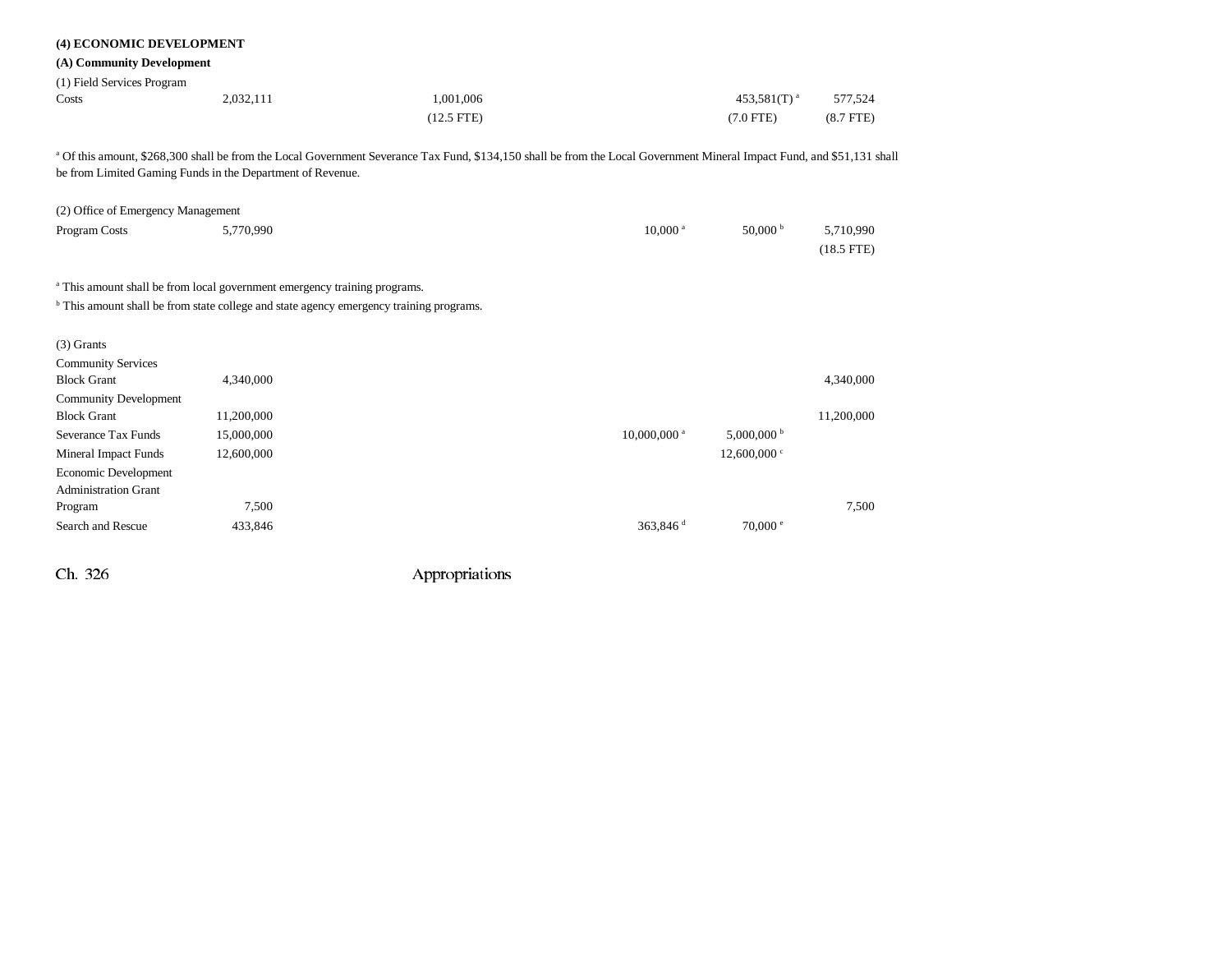|                 |              |             | APPROPRIATION FROM |              |               |                |  |  |
|-----------------|--------------|-------------|--------------------|--------------|---------------|----------------|--|--|
|                 |              |             | <b>GENERAL</b>     |              | CASH          |                |  |  |
| ITEM &          |              | GENERAL     | <b>FUND</b>        | <b>CASH</b>  | <b>FUNDS</b>  | <b>FEDERAL</b> |  |  |
| <b>SUBTOTAL</b> | <b>TOTAL</b> | <b>FUND</b> | <b>EXEMPT</b>      | <b>FUNDS</b> | <b>EXEMPT</b> | <b>FUNDS</b>   |  |  |
|                 |              |             |                    |              | S             |                |  |  |

43,581,346

(0.3 FTE)

<sup>a</sup> This amount shall be from the Local Government Severance Tax Fund pursuant to Section 39-29-110(1)(a), C.R.S.

<sup>b</sup> This amount shall be from reserves in the Local Government Severance Tax Fund.

<sup>c</sup> This amount shall be from the Local Government Mineral Impact Fund pursuant to Section 34-63-102(5)(a), C.R.S., which is comprised of federal mineral leasing revenues and the existing fund balance.

d This amount shall be from the Search and Rescue Fund.

e This amount shall be from reserves in the Search and Rescue Fund.

#### **(B) Economic Development**

| (1) Motion Picture and<br><b>Television Production</b> |         |             |                       |
|--------------------------------------------------------|---------|-------------|-----------------------|
| Program Costs                                          | 402,838 | 402,838     |                       |
|                                                        |         | $(6.0$ FTE) |                       |
| (2) Colorado Promotion                                 |         |             |                       |
| Colorado Welcome                                       |         |             |                       |
| Centers                                                | 386.031 | 309,786     | $76.245$ <sup>a</sup> |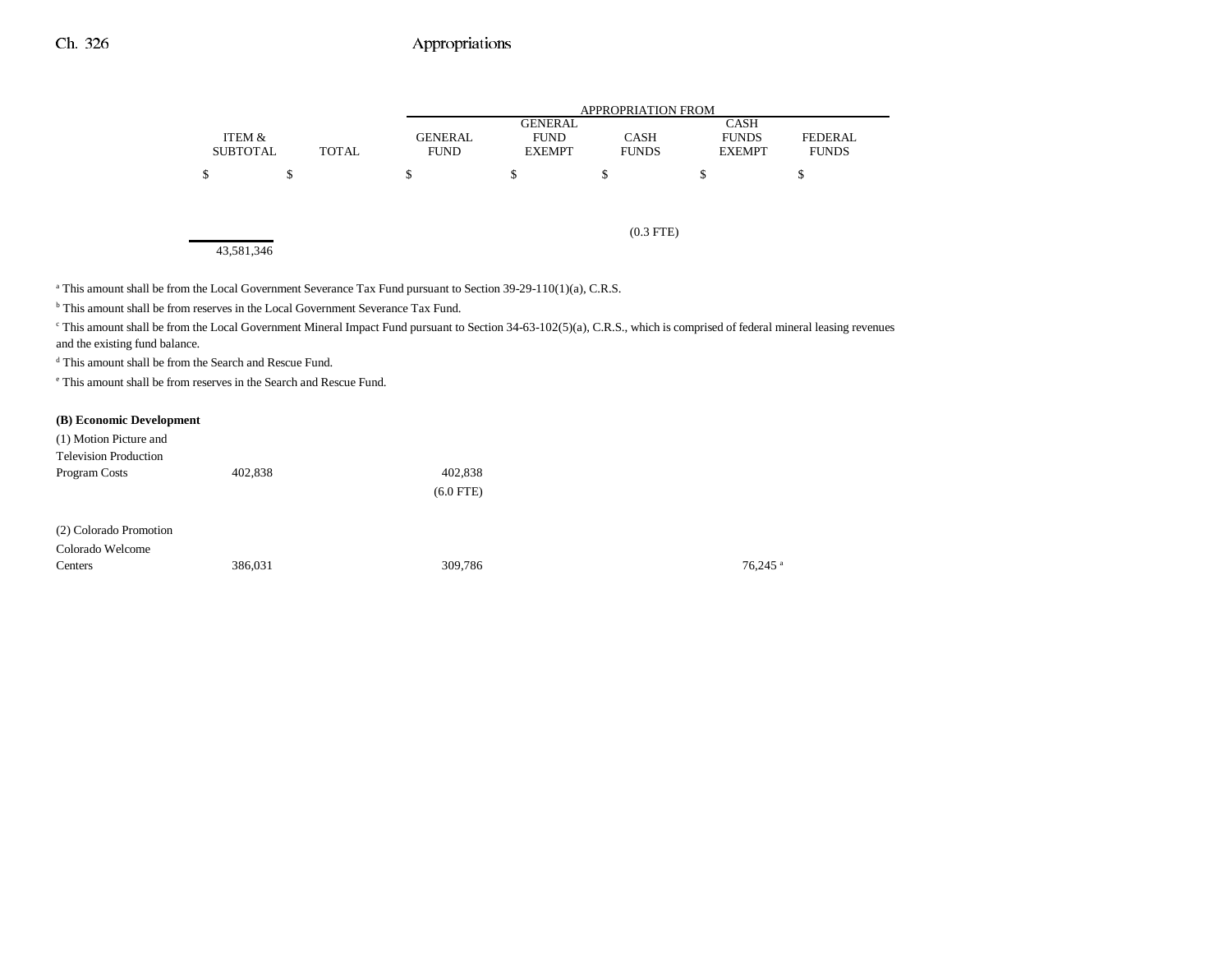|                                     |           | $(3.3$ FTE) |                        |
|-------------------------------------|-----------|-------------|------------------------|
| Other Program Costs <sup>128a</sup> | 600,000   | 500,000     | $100,000$ <sup>t</sup> |
| Production and                      |           |             |                        |
| Distribution of State               |           |             |                        |
| Highway Maps                        | 100,000   | 100,000     |                        |
|                                     | 1,488,869 |             |                        |

a This amount shall be from reserves in the Colorado Tourism Promotion Fund.

<sup>b</sup> This amount shall be from grants and donations or reserves in the Colorado Tourism Promotion Fund.

| (3) Economic Development Commission |           |                                                                                                                                |                         |
|-------------------------------------|-----------|--------------------------------------------------------------------------------------------------------------------------------|-------------------------|
| General Economic                    |           |                                                                                                                                |                         |
| Incentives and                      |           |                                                                                                                                |                         |
| Marketing <sup>129</sup>            | 2,192,500 | 2,192,500                                                                                                                      |                         |
| (4) Colorado Housing and            |           |                                                                                                                                |                         |
| Finance Authority Waste             |           |                                                                                                                                |                         |
| Tire Recycling                      |           |                                                                                                                                |                         |
| Development                         | 2.144,000 |                                                                                                                                | $2.144.000^{\text{ a}}$ |
|                                     |           |                                                                                                                                |                         |
|                                     |           | <sup>a</sup> This amount shall be from the Waste Tire Recycling Development Cash Fund pursuant to Section 25-17-202(3), C.R.S. |                         |

#### **(C) Economic Development Programs**

| (1) Department of Agriculture |                        |         |                          |
|-------------------------------|------------------------|---------|--------------------------|
| <b>Agriculture Marketing</b>  | $661.971$ <sup>a</sup> | 594.293 | $67.678(T)$ <sup>b</sup> |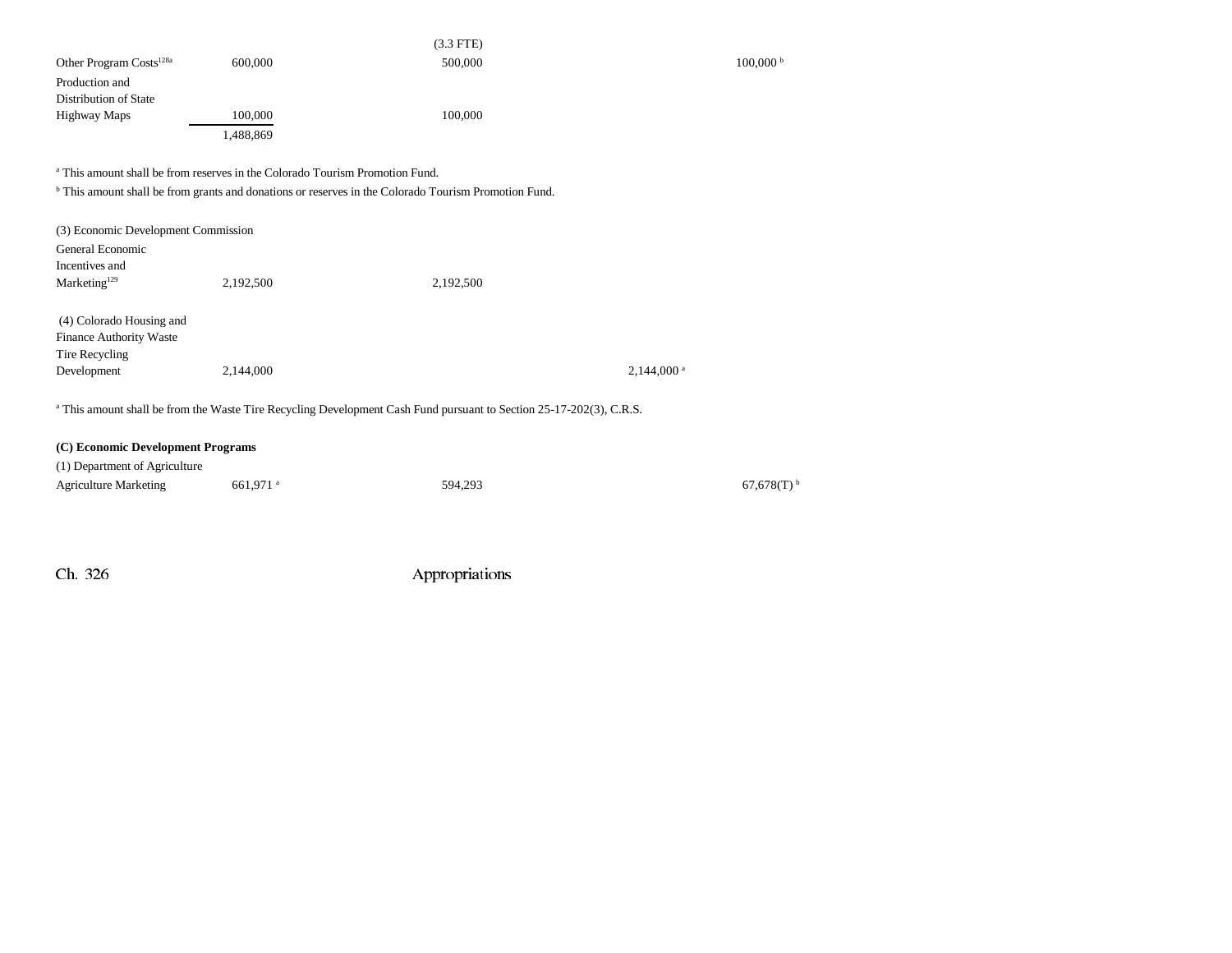|                 |              | APPROPRIATION FROM |                |              |               |              |
|-----------------|--------------|--------------------|----------------|--------------|---------------|--------------|
|                 |              |                    | <b>GENERAL</b> |              | CASH          |              |
| ITEM &          |              | <b>GENERAL</b>     | <b>FUND</b>    | CASH         | <b>FUNDS</b>  | FEDERAL      |
| <b>SUBTOTAL</b> | <b>TOTAL</b> | FUND               | <b>EXEMPT</b>  | <b>FUNDS</b> | <b>EXEMPT</b> | <b>FUNDS</b> |
| Φ               |              |                    |                |              |               |              |

<sup>a</sup> This subtotal does not include \$100,840 of fees for services and cash raised for economic development programs, which is appropriated directly in the Department of Agriculture, Agricultural Markets Division.

b This amount shall be from competitive grants that may be received from the Economic Development Commission.

| (2) Governor's Office of Economic Development |           |           |                        |                           |           |
|-----------------------------------------------|-----------|-----------|------------------------|---------------------------|-----------|
| Administration                                | 238,290   | 234,174   |                        | $4,116(T)$ <sup>a</sup>   |           |
| <b>Business Development</b>                   | 1,156,869 | 911,865   | $100,000^{\mathrm{b}}$ | 30,000(T)                 | 115,004   |
| Defense Conversion and                        |           |           |                        |                           |           |
| <b>Retention Council</b>                      | 556,243   |           |                        | $500,000(T)$ <sup>c</sup> | 56,243    |
| <b>Grand Junction Satellite</b>               |           |           |                        |                           |           |
| Office                                        | 53,439    | 53,439    |                        |                           |           |
| <b>Minority Business Office</b>               | 153,896   | 148,896   | $5,000$ <sup>d</sup>   |                           |           |
| <b>Small Business Assistance</b>              | 188,030   | 188,030   |                        |                           |           |
| Leading Edge Program                          |           |           |                        |                           |           |
| Grants                                        | 140,000   | 64,569    |                        | $75,431$ $^{\circ}$       |           |
| <b>Small Business</b>                         |           |           |                        |                           |           |
| <b>Development Centers</b>                    | 1,093,114 | 51,486    |                        |                           | 1,041,628 |
| <b>International Trade</b>                    |           |           |                        |                           |           |
| Office $35$                                   | 1,158,292 | 1,096,292 | 62,000 $f$             |                           |           |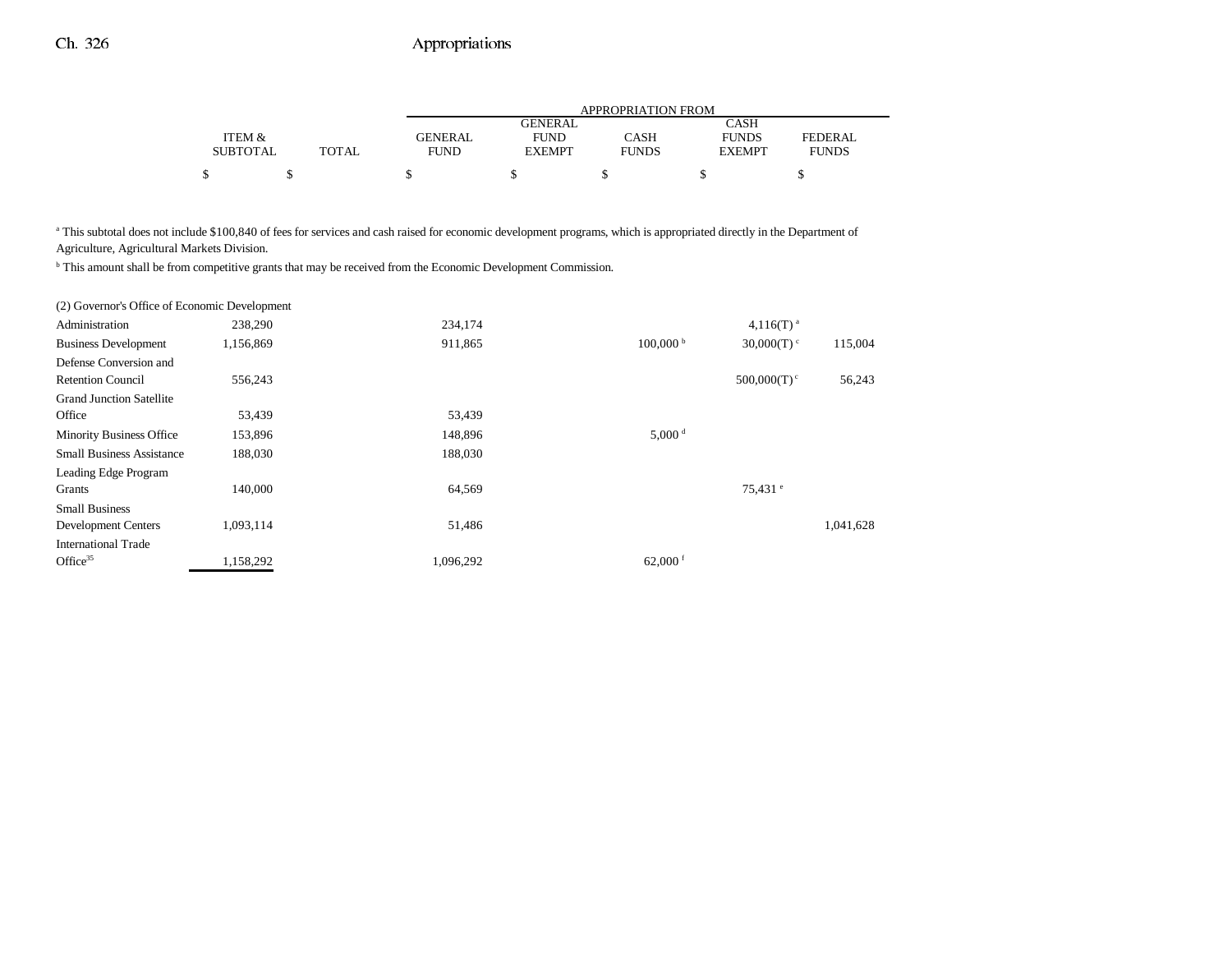4,738,173

<sup>a</sup> This amount shall be from indirect cost recoveries.

b Of this amount, \$50,000 shall be from fees collected for the Gateway Economic Development Computer Network, and \$50,000 shall be from various fees collected.

c These amounts shall be from competitive grants that may be received from the Economic Development Commission.

<sup>d</sup> This amount shall be from the Minority Business Fund pursuant to Section 24-49.5-104, C.R.S.

e This amount shall be from grants and donations.

f This amount shall be from various fees collected.

| (3) Department of Regulatory Agencies |               |              |              |                           |                         |
|---------------------------------------|---------------|--------------|--------------|---------------------------|-------------------------|
| Office of Regulatory                  |               |              |              |                           |                         |
| <b>Reform Program Costs</b>           | 224,584       | 224,584      |              |                           |                         |
|                                       | 199,584       | 199,584      |              |                           |                         |
| (4) Department of Higher Education    |               |              |              |                           |                         |
| Colorado Advanced                     |               |              |              |                           |                         |
| <b>Technology Institute</b>           |               |              |              |                           |                         |
| Program Costs <sup>65</sup>           | 3,574,873     | 3,574,873    |              |                           |                         |
|                                       | 66,409,417    |              |              |                           |                         |
|                                       | 66,384,417    |              |              |                           |                         |
| <b>TOTALS PART XII</b>                |               |              |              |                           |                         |
| $(LOCAL AFFAIRS)^{2,3,4}$             | \$134,152,584 | \$27,387,661 | \$13,079,676 | $$56,460,880$ *           | <del>\$37,224,367</del> |
|                                       | \$134,104,066 | \$27,423,494 |              | \$56,383,170 <sup>a</sup> | \$37,217,726            |
|                                       |               |              |              |                           |                         |

<sup>a</sup>Of this amount,  $\frac{$4,994,853}{$4,937,629}$  contains a (T) notation.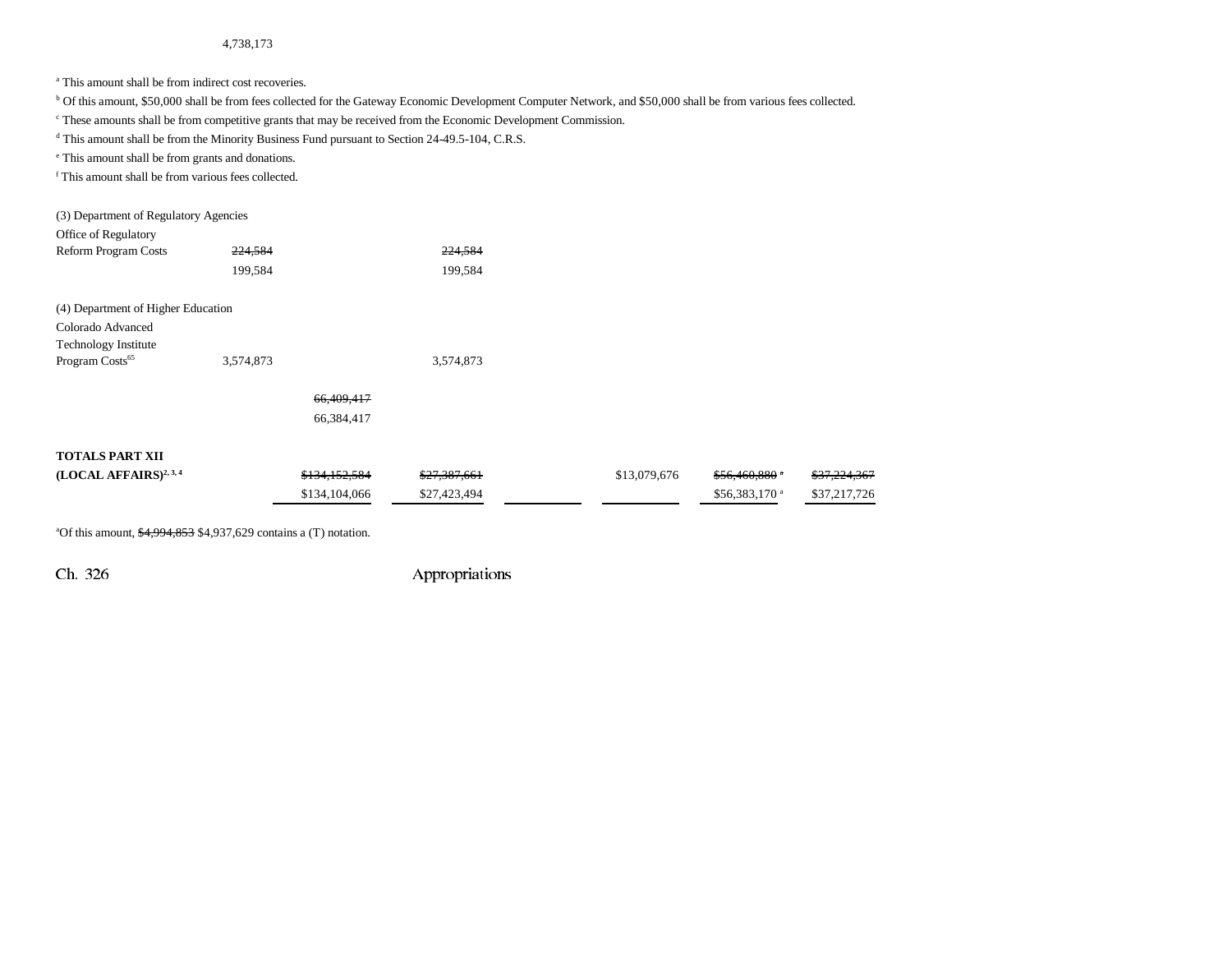|                 |              | APPROPRIATION FROM |                |              |               |                |
|-----------------|--------------|--------------------|----------------|--------------|---------------|----------------|
|                 |              |                    | <b>GENERAL</b> |              | CASH          |                |
| ITEM &          |              | <b>GENERAL</b>     | <b>FUND</b>    | CASH         | <b>FUNDS</b>  | <b>FEDERAL</b> |
| <b>SUBTOTAL</b> | <b>TOTAL</b> | FUND               | <b>EXEMPT</b>  | <b>FUNDS</b> | <b>EXEMPT</b> | <b>FUNDS</b>   |
| \$              |              |                    |                |              |               |                |

**FOOTNOTES** -- The following statements are referenced to the numbered footnotes throughout section 2.

- 2 (Governor lined through this provision. See L. 97, p. 2159.)
- 3 All Departments, Totals -- The General Assembly requests that copies of all reports requested in other footnotes contained in this act be delivered to the Joint Budget Committee and the majority and minority leadership in each house of the General Assembly.
- 4(Governor lined through this provision. See L. 97, p. 2160.)
- 35 Governor Lieutenant Governor State Planning and Budgeting, Economic Development Programs, International Trade Office; and Department of Local Affairs, Economic Development, Economic Development Programs, Governor's Office of Economic Development, International Trade Office -- It is the intent of the General Assembly that the International Trade Office provide a report to the Joint Budget Committee by July 31, 1997, that includes the following information: number of new and existing companies assisted; activity reports from overseas representatives and offices; number of incoming missions; regional export activities; and progress toward implementing recommendations from the February 1996 Audit Committee Report.
- 65 Department of Higher Education, Colorado Advanced Technology Institute; and Department of Local Affairs, Economic Development, Economic Development Programs, Department of Higher Education, Colorado Advanced Technology